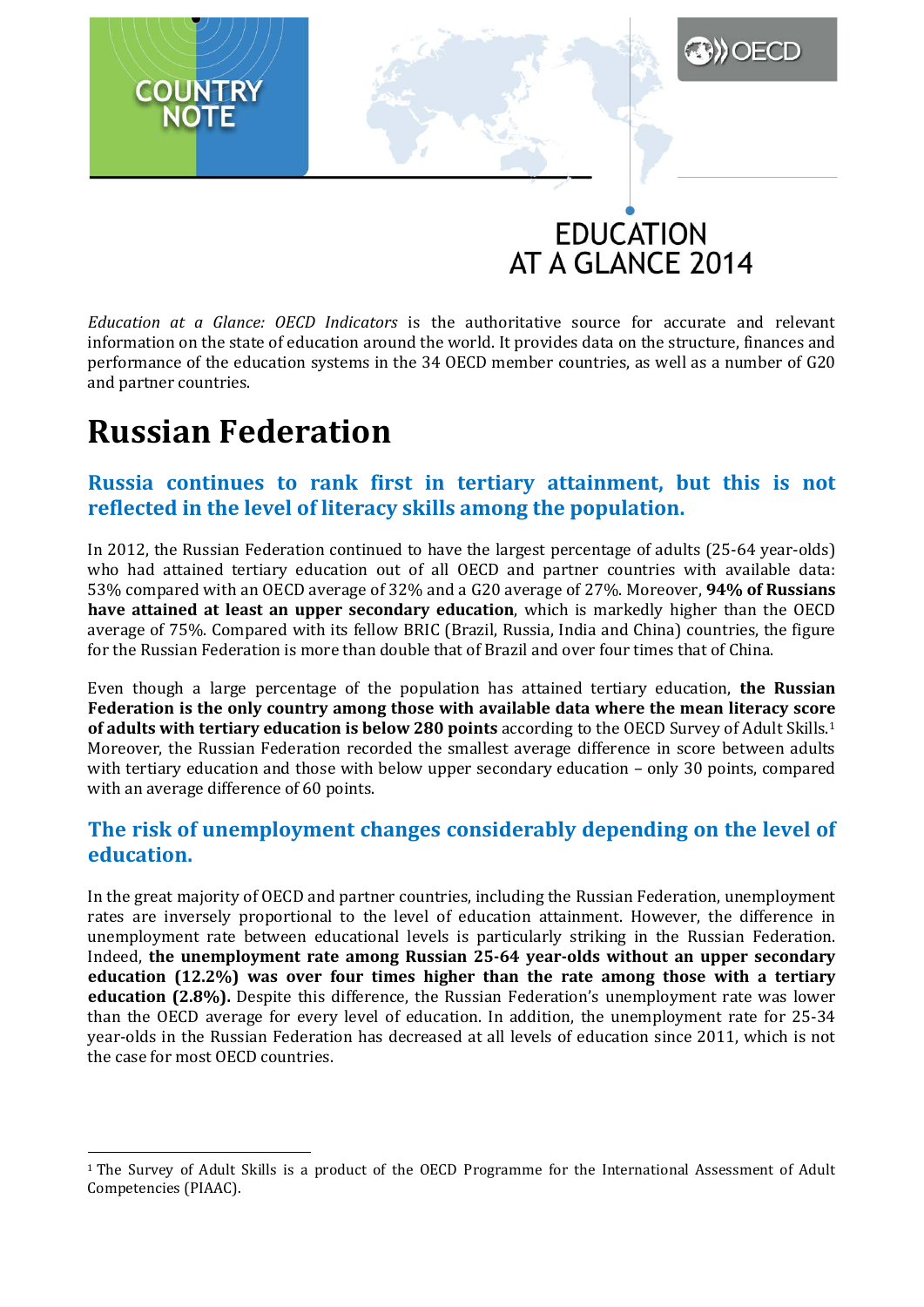### **Public investment in education is still comparatively low.**

The Russian Federation's total public spending on education lags behind the OECD average both as a percentage of GDP and as a percentage of total public expenditure. For all levels of education combined, the Russian Federation spends 3.9% of GDP and 10.9% of total public expenditure on education, in contrast with OECD averages of 5.6% and 12.9%.

Total expenditure on educational institutions from both public and private sources has increased considerably in the Russian Federation in the period between 2000 and 2011: from 2.9% of GDP to 4.6%. However, it is still below the OECD average of 6.1% and is the fourth lowest of all OECD and partner countries with available data.

#### **Other findings**

• **The Russian Federation has markedly small average class sizes for primary and lower secondary education, especially in private institutions**. The average class size for primary education in the Russian Federation is 12 students in private and 18 in public institutions (both compared with OECD averages of 21 students). In lower secondary education, the average class size is 11 in private and 18 in public institutions (compared with OECD averages of 22 and 24 students respectively). Meanwhile, the number of hours teachers spend teaching in public institutions per year is comparatively low, particularly for primary teachers (561 hours). That is the lowest figure of all OECD and G20 countries, and is 221 hours lower than the OECD average of 782 hours.

• **Unlike most other countries, tertiary students are almost evenly divided between vocational (type B) and academic (type A) programmes.** In 27 of the 31 OECD and partner countries with available data, the percentage of students who attend academic programmes is at least 5 percentage points higher than those who attend vocational ones.

• **Although the enrolment rate at age 4 is lower than the OECD average (77% compared with 84%), the level of total expenditure on pre-primary education is higher (0.8% compared with 0.6%).** Compulsory education in the Russian Federation starts at the age of 7, which is later than in the majority of other OECD and partner countries.

This work is published under the responsibility of the Secretary-General of the OECD. The opinions expressed and arguments employed herein do not necessarily reflect the official views of OECD member countries. This document and any map included herein are without prejudice to the status of or sovereignty over any territory, to the delimitation of international frontiers and boundaries and to the name of any territory, city or area.

#### **Note regarding data from the Russian Federation in the Survey of Adult Skills**

Readers should note that the sample for the Russian Federation does not include the population of the Moscow municipal area. The data published, therefore, do not represent the entire resident population aged 16-65 in Russia but rather the population of Russia *excluding* the population residing in the Moscow municipal area. More detailed information regarding the data from the Russian Federation as well as that of other countries can be found in the *Technical Report of the Survey of Adult Skills* (OECD, forthcoming).

**For more information** on *Education at a Glance 2014* and to access the full set of Indicators, visit [www.oecd.org/edu/eag.htm.](http://www.oecd.org/edu/eag.htm)

| Questions can be directed to:            | <b>Country Note author:</b>          |
|------------------------------------------|--------------------------------------|
| Corinne Heckmann                         | Camila de Moraes                     |
| Directorate for Education and Skills     | Directorate for Education and Skills |
| <b>Email:</b> Corinne. Heckmann@oecd.org |                                      |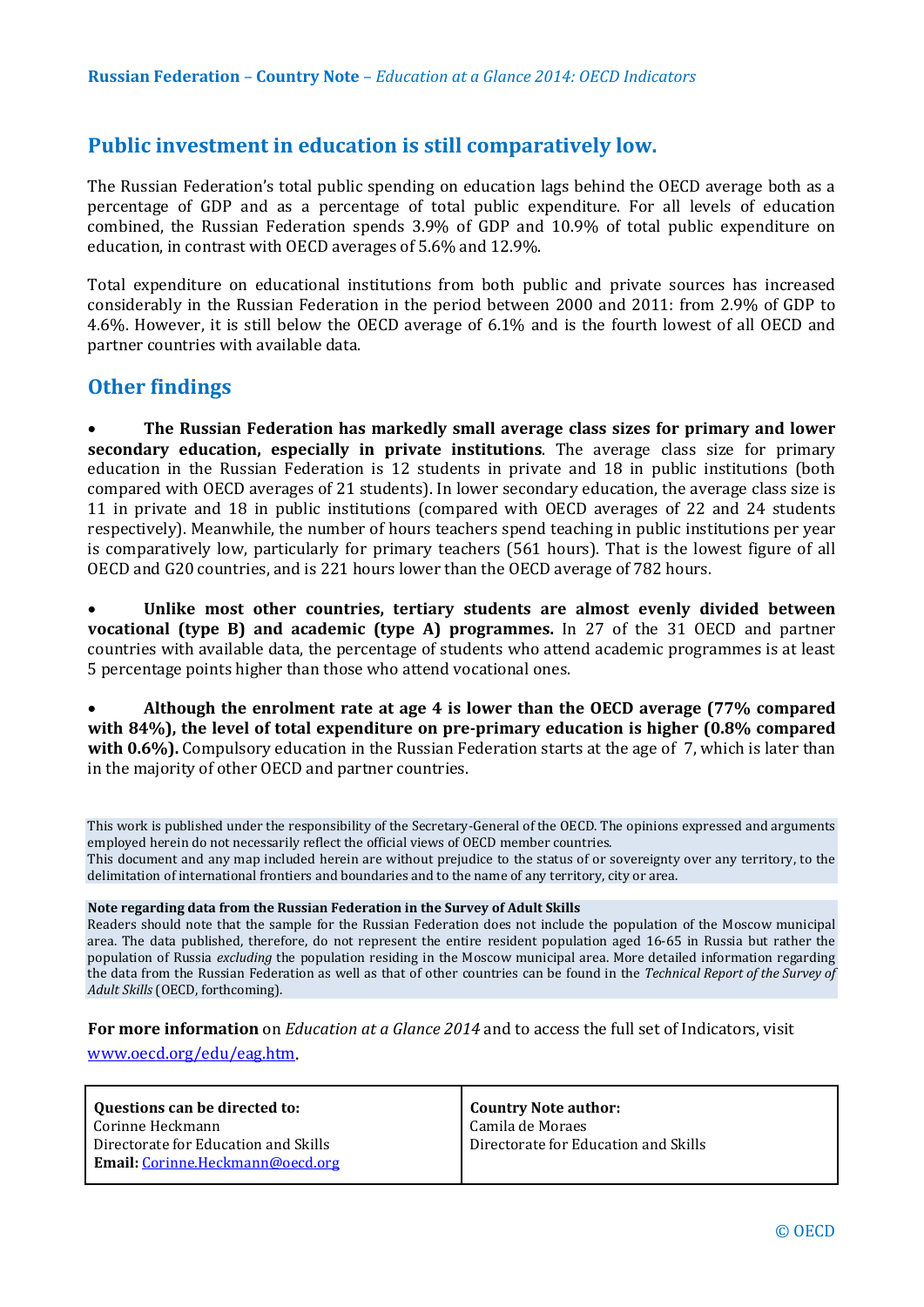# **Key Facts for Russian Federation in Education at a Glance 2014**

| <b>Table</b>                         | <b>Indicator</b>                                                                                                       | <b>Russian Federation</b>        |      | <b>OECD</b> average              |      | <b>Rank among OECD</b><br>countries and<br>partner countries* |  |  |  |
|--------------------------------------|------------------------------------------------------------------------------------------------------------------------|----------------------------------|------|----------------------------------|------|---------------------------------------------------------------|--|--|--|
| <b>Educational Access and Output</b> |                                                                                                                        |                                  |      |                                  |      |                                                               |  |  |  |
|                                      | <b>Enrolment rates</b>                                                                                                 | 2012                             | 2005 | 2012                             | 2005 |                                                               |  |  |  |
|                                      | 3-year-olds (in early childhood education)                                                                             | 70%                              | m    | 70%                              | 64%  | 22 of 37                                                      |  |  |  |
| C2.1                                 | 4-year-olds (in early childhood and primary<br>education)                                                              | 77%                              | m    | 84%                              | 79%  | 28 of 38                                                      |  |  |  |
| C1.1a                                | 5-14 year-olds (all levels)                                                                                            | 93%                              |      | 98%                              |      | 38 of 44                                                      |  |  |  |
|                                      | Percentage of population that has only attained<br>below upper secondary education                                     | 2012                             | 2000 | 2012                             | 2000 |                                                               |  |  |  |
| A1.4a                                | 25-64 year-olds                                                                                                        | 6%                               | m    | 24%                              | 34%  | 36 of 36                                                      |  |  |  |
|                                      | Percentage of the population whose highest<br>level of attainment is upper secondary<br>education                      | 2012                             | 2000 | 2012                             | 2000 |                                                               |  |  |  |
| A1.4a                                | 25-64 year-olds                                                                                                        | 41%                              | m    | 44%                              | 44%  | 21 of 37                                                      |  |  |  |
|                                      | Percentage of population that has attained<br>tertiary education                                                       | 2012                             | 2000 | 2012                             | 2000 |                                                               |  |  |  |
|                                      | 25-64 year-olds                                                                                                        | 53%                              | m    | 33%                              | 22%  | 1 of 37                                                       |  |  |  |
| A1.3a<br>A1.4a                       | 25-34 year-olds                                                                                                        | 57%                              | m    | 40%                              | 26%  | 4 of 36                                                       |  |  |  |
|                                      | 55-64 year-olds                                                                                                        | 49%                              | m    | 25%                              | 15%  | 1 of 36                                                       |  |  |  |
|                                      | Entry rates into tertiary education                                                                                    | 2012                             | 2000 | 2012                             | 2000 |                                                               |  |  |  |
| C3.1 <sub>b</sub>                    | Youth expected to enter tertiary-type A<br>programmes before turning 25                                                | m                                | m    | 48%                              | m    |                                                               |  |  |  |
|                                      | <b>Graduation rates</b>                                                                                                | 2012                             | 2000 | 2012                             | 2000 |                                                               |  |  |  |
| A2.2a                                | Percentage of today's young people expected to<br>complete upper secondary education in their<br>lifetime              | m                                | m    | 84%                              | 76%  |                                                               |  |  |  |
| A3.2a                                | Percentage of today's young people expected to<br>complete university education (tertiary-type A) in<br>their lifetime | m                                | m    | 38%                              | 28%  |                                                               |  |  |  |
|                                      | <b>Economic and Labour Market Outcomes</b>                                                                             |                                  |      |                                  |      |                                                               |  |  |  |
|                                      | Unemployment rate of 25-64 year-olds - Men<br>and Women                                                                | 2012                             | 2008 | 2012                             | 2008 |                                                               |  |  |  |
|                                      | Below upper secondary                                                                                                  | 12%                              | m    | 14%                              | 9%   | 17 of 35                                                      |  |  |  |
| A5.4a                                | Upper secondary and post-secondary non-tertiary                                                                        | 6%                               | m    | 8%                               | 5%   | 20 of 36                                                      |  |  |  |
|                                      | Tertiary                                                                                                               | 3%                               | m    | 5%                               | 3%   | 31 of 36                                                      |  |  |  |
|                                      | Unemployment rate of 25-64 year-olds -<br>Women                                                                        | 2012                             | 2008 | 2012                             | 2008 |                                                               |  |  |  |
|                                      | Below upper secondary                                                                                                  | 11%                              | m    | 13%                              | 9%   | 18 of 35                                                      |  |  |  |
| A5.4c<br>(Web)                       | Upper secondary and post-secondary non-tertiary                                                                        | 6%                               | m    | 9%                               | 6%   | 22 of 35                                                      |  |  |  |
|                                      | Tertiary                                                                                                               | 3%                               | m    | 5%                               | 4%   | 32 of 35                                                      |  |  |  |
|                                      | Average earnings advantage for 25-64 year-olds<br>with tertiary education**                                            | 2012 or latest year<br>available |      | 2012 or latest year<br>available |      |                                                               |  |  |  |
|                                      | Men and women                                                                                                          | m                                |      | 159                              |      |                                                               |  |  |  |
| A6.1a<br>A6.1b (Web)                 | Men                                                                                                                    | m                                |      | 164                              |      |                                                               |  |  |  |
|                                      | Women                                                                                                                  | m                                |      | 162                              |      |                                                               |  |  |  |
|                                      | Average earnings penalty for 25-64 year-olds<br>who have not attained upper secondary<br>education**                   | 2012 or latest year<br>available |      | 2012 or latest year<br>available |      |                                                               |  |  |  |
| A6.1a<br>A6.1b (Web)                 | Men and women                                                                                                          | m                                |      | 78                               |      |                                                               |  |  |  |
|                                      | Men                                                                                                                    | m                                |      | 78                               |      |                                                               |  |  |  |
|                                      | Women                                                                                                                  | m                                |      | 75                               |      |                                                               |  |  |  |
|                                      | Percentage of 15-29 year-olds neither<br>employed nor in education or training, by<br>highest level of education       | 2012                             | 2008 | 2012                             | 2008 |                                                               |  |  |  |
| C5.3d<br>(Web)                       | Below upper secondary                                                                                                  | m                                | m    | 15%                              | 14%  |                                                               |  |  |  |
|                                      | Upper secondary                                                                                                        | m                                | m    | 16%                              | 14%  |                                                               |  |  |  |
|                                      | Tertiary                                                                                                               | m                                | m    | 13%                              | 11%  |                                                               |  |  |  |